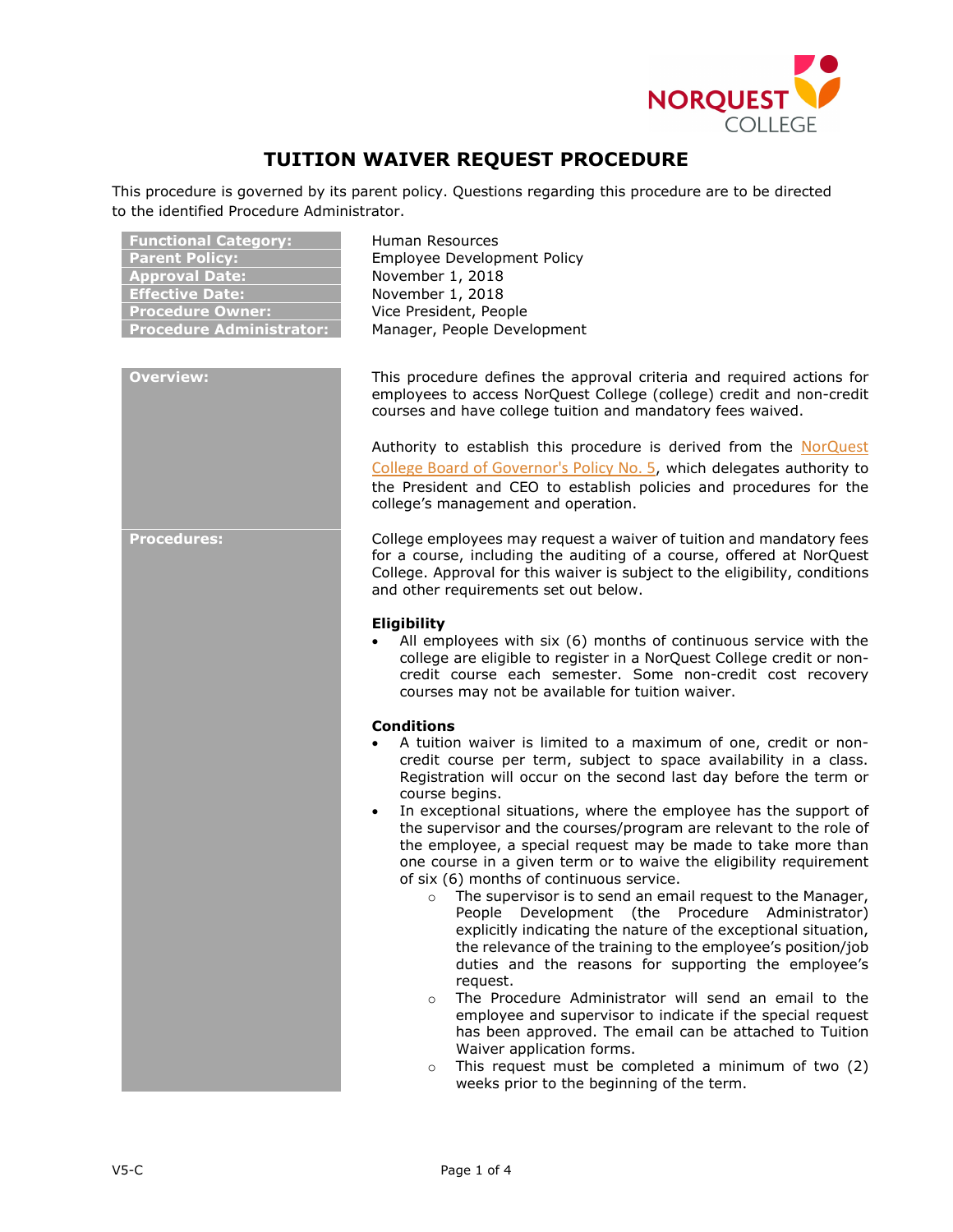

- o If the total waived tuition is more than \$2500, a Return to Service Agreement must accompany the application form.
- Employees who apply to college credit programs will have the application for admission fee waived.
- Course materials, text books, or software, required for the course, are the responsibility of the employee.
- Should employment terminate for any reason prior to the midpoint of the course, the cost of tuition and mandatory fees will become the responsibility of the employee.
- Time spent during normal working hours in a college course that is relevant to the role of the employee at the college may be required to be made up depending on workload demands.
- Time spent during normal working hours in a college course taken for personal interest, must be made up by the employee, or vacation hours used.
- Courses requested that are of relevance to the role of the employee , as verified by the immediate supervisor, are not taxable benefits. Courses taken for the employee's personal interest are a taxable benefit and will be recorded as such on the employee's record of pay.

## **Approval**

Subject to above conditions the supervisor will:

- consider operational requirements before approving courses taken during normal working hours;
- not unreasonably withhold approval;
- and approve courses for tuition waiver purposes that are taken on personal time.

# **Actions**

- Employees must complete, sign, and submit the Tuition Waiver [Request Form](https://theq.norquest.ca/Departments/WDHR/Public-Documents/Forms/Tuition-Waiver-Request-Form.aspx) to their immediate supervisor for approval.
- The supervisor will determine if the form is fully complete; incomplete forms will be returned which may prevent registration.
- The supervisor will determine if the employee is eligible, attending the class is not disruptive to normal operations, and agreement for making up time in class is in place, if required .
- The supervisor will complete the section of the form specific to work role relevance for the requested course.
- Where the request is not approved, the supervisor advises the employee.
- Where a request is approved, the supervisor signs and the employee submit s the approved Tuition Waiver Request form as follows:
	- o For *credit courses* to the Office of the Registrar (OR).
		- Registration for tuition waiver courses are entered on the second last day before the term or class begins provided the minimum class enrolment has been met with regularly subscribed students, and the class is not full .
		- The OR will email the employee notice of their registration status (registered or unable to register).
	- o For *non -credit* courses to Business Development (BD).
		- BD will determine if the non -credit course requested is eligible for a tuition waiver and inform (email) the employee if the course is ineligible.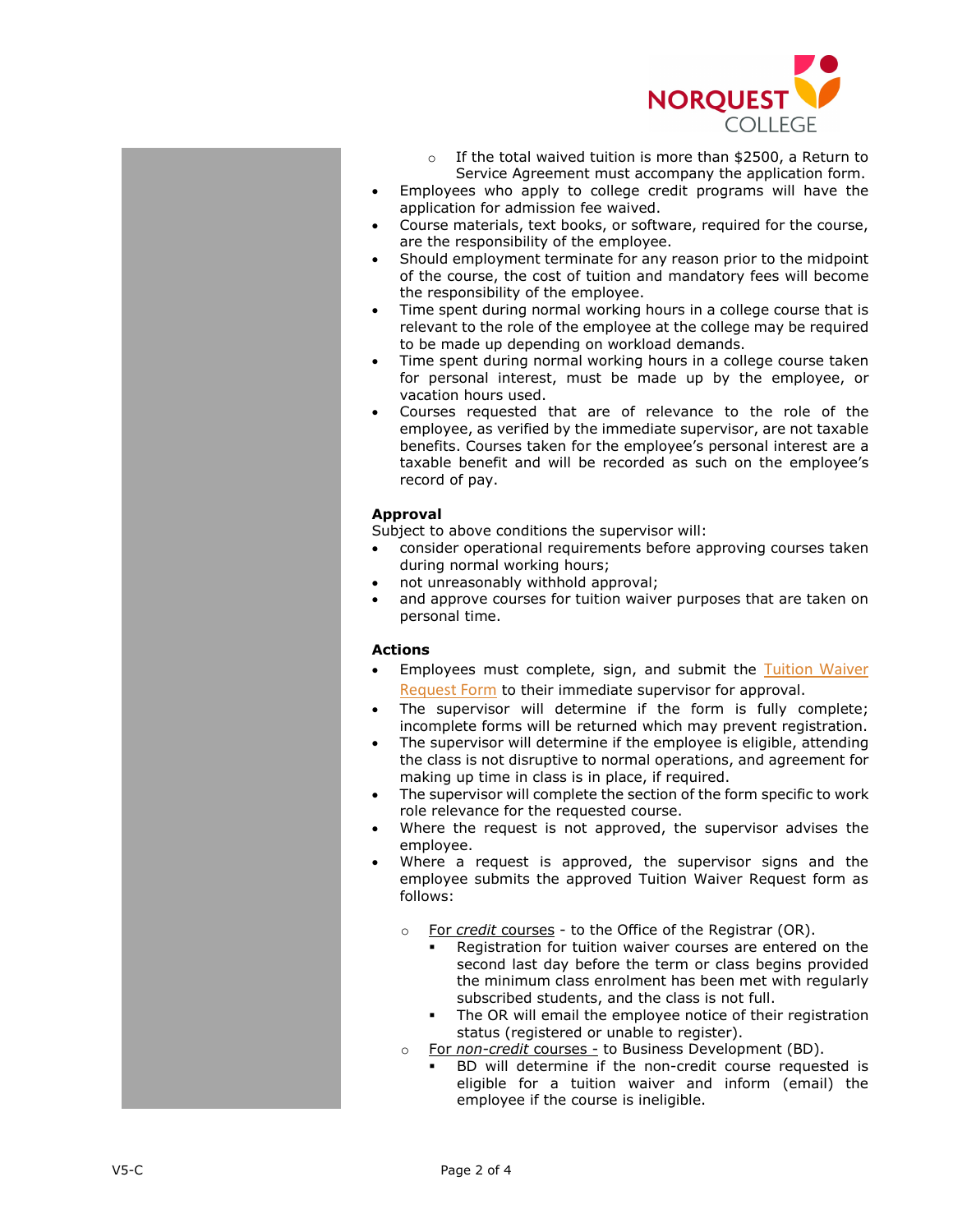

- o If the course is eligible, BD will send the form to the OR.
- o BD will inform the employee of their registration status if the course is not eligible for their registration.
- Registrations for tuition waiver courses are entered on the second last day of course registration provided the minimum class enrolment has been met with regularly subscribed students and space is available.
- The OR will email the employee of their registration status that they are registered.
- The Office of the Registrar will send completed Tuition Waiver Request forms to People, Employee Services.
- Employee Services will record if the course being taken is a taxable or a non-taxable benefit and process accordingly.
- For fees, materials, books, etc. not covered by this Waiver, an employee may apply to their department for Professional Development funds.

## **Return Service Agreement (RSA)**

The following information outlines the conditions that will determine if a RSA is required, the duration of the RSA and the effective date. A link to the Return Service Agreement Template is provided at the end of this procedure.

#### **A RSA is required** when

• Professional Development is initiated by the employee to enhance their skill set, credentials and/or professional credibility, and the learning event is fully or partially funded by the college, through department and/or college wide funds given the thresholds indicated below.

| Type of PD Learning Event              | <b>RSA Requirement</b>          |
|----------------------------------------|---------------------------------|
| Courses (Graduate, credit, non-credit) | Over \$2500 funded per semester |
| Conferences, Workshops, Seminars       | Over \$5000 per learning event  |

#### **A RSA is NOT required** for

• Professional Development where the college requests or requires the employee to attend a learning event in order to enhance skills and knowledge, for the employee or for the department/division, or to represent the college, and the total amount funded is under \$5000.

## **A RSA MAY be required** if

• the college requests and requires the employee to attend a PD event, and the total amount funded is over \$5000. To determine if a RSA is required, a decision will be made in consultation with the respective signing authority and the Procedure Administrator.

If a RSA is required, the following guide will be used to determine the duration of the RSA.

| <b>Total Amount Funded</b><br>(per semester/learning event) | <b>Duration of RSA</b>                         |
|-------------------------------------------------------------|------------------------------------------------|
| Over \$5000.00                                              | $\sim$ 18 months or more, depending on amounts |
| \$3500.00 - \$5000.00                                       | 12 months                                      |
| \$2500.00 - \$3499.99                                       | 6 months                                       |